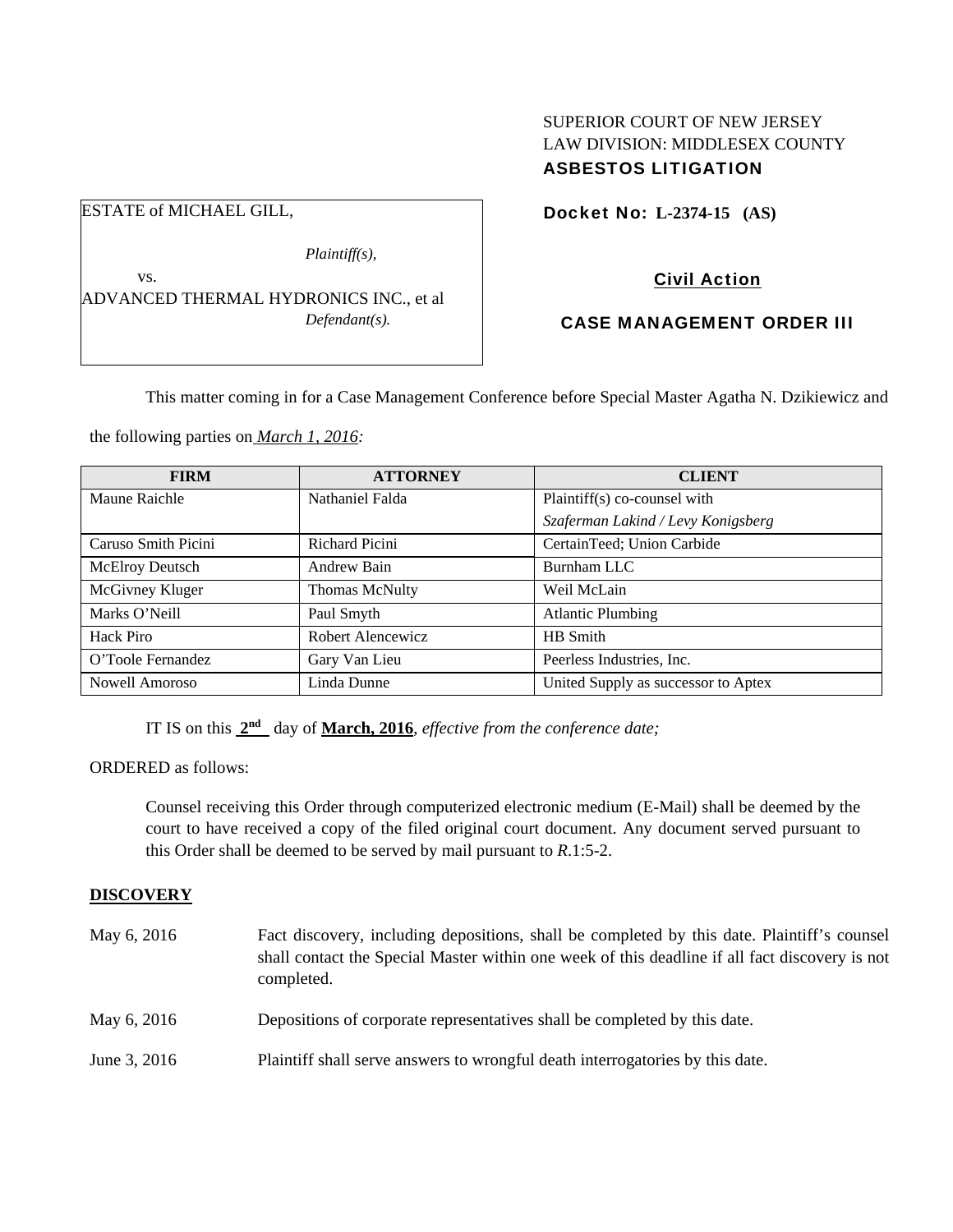### **EARLY SETTLEMENT**

May 20, 2016 Settlement demands shall be served on all counsel and the Special Master by this date.

#### **SUMMARY JUDGMENT MOTION PRACTICE**

| May 27, 2016  | Plaintiff's counsel shall advise, in writing, of intent not to oppose motions by this<br>date. |
|---------------|------------------------------------------------------------------------------------------------|
| June 10, 2016 | Summary judgment motions shall be filed no later than this date.                               |
| July 8, 2016  | Last return date for summary judgment motions.                                                 |

### **MEDICAL DEFENSE**

- April 15, 2016 Plaintiff shall serve medical expert reports by this date.
- August 19, 2016 Defendants shall identify its medical experts and serve medical reports, if any, by this date. **In addition, defendants shall notify plaintiff's counsel (as well as all counsel of record) of a joinder in an expert medical defense by this date.**

### **LIABILITY EXPERT REPORTS**

- June 10, 2016 Plaintiff shall identify its liability experts and serve liability expert reports or a certified expert statement by this date or waive any opportunity to rely on liability expert testimony.
- August 19, 2016 Defendants shall identify its liability experts and serve liability expert reports, if any, by this date or waive any opportunity to rely on liability expert testimony.

#### **ECONOMIST EXPERT REPORTS**

- June 10, 2016 Plaintiff shall identify its expert economists and serve expert economist report(s), if any, by this date or waive any opportunity to rely on economic expert testimony.
- August 19, 2016 Defendants shall identify its expert economists and serve expert economist report(s), if any, by this date or waive any opportunity to rely on economic expert testimony.

#### **EXPERT DEPOSITIONS**

September 9, 2016 Expert depositions shall be completed by this date. To the extent that plaintiff and defendant generic experts have been deposed before, the parties seeking that deposition in this case must file an application before the Special Master and demonstrate the necessity for that deposition. To the extent possible, documents requested in a deposition notice directed to an expert shall be produced three days in advance of the expert deposition. The expert shall not be required to produce documents that are readily accessible in the public domain.

\_\_\_\_\_\_\_\_\_\_\_\_\_\_\_\_\_\_\_\_\_\_\_\_\_\_\_\_\_\_\_\_\_\_\_\_\_\_\_\_\_\_\_\_\_\_\_\_\_\_\_\_\_\_\_\_\_\_\_\_\_\_\_\_\_\_\_\_\_\_\_\_\_\_\_\_\_\_\_\_\_\_\_\_\_\_\_\_\_\_\_\_\_\_\_\_\_\_\_\_\_\_\_\_\_\_\_\_\_\_